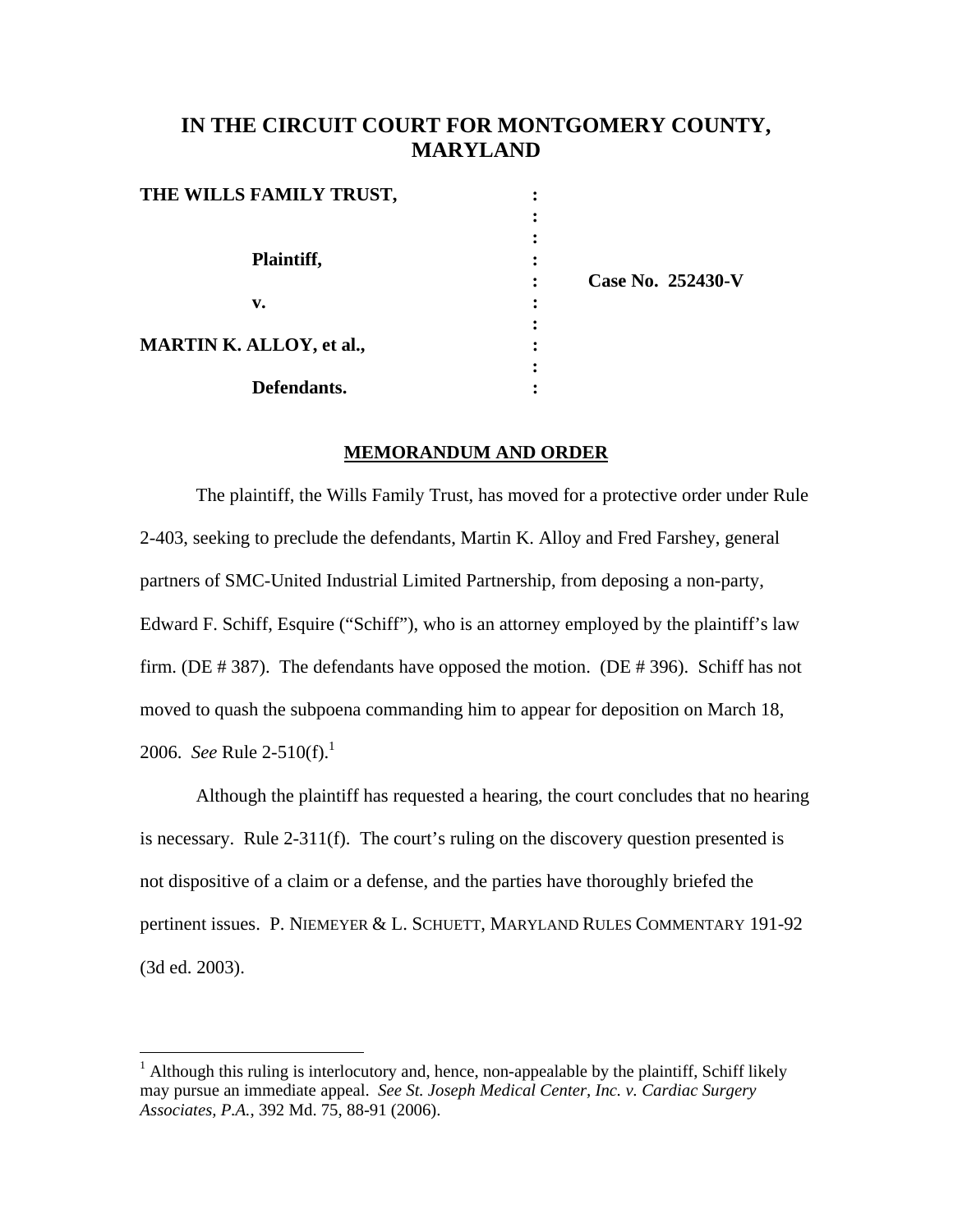The plaintiff's Fourth Amended Complaint is the operative pleading in this case. (DE # 308). Count One alleges the perpetration of a multi-faceted freeze-out scheme by Alloy and Farshey designed to compel the plaintiff to sell its 38% interest in the SMC-United Industrial Limited Partnership for a fraction of its fair market value.

Count Two alleges that defendants Alloy and Farshey failed to fairly consider an offer by Sheridan Development Company, LLC ("Sheridan"), in August 2005, to buy partnership property for \$48.9 million. Count Three is similar to Count Two. This count alleges that the defendants gave inadequate consideration to a \$48 million offer to purchase partnership property made by BECO Management, Inc. ("BECO"), in September 2005.

Count Four alleges that the defendants did not give good-faith consideration to the plaintiff's buy-sell offer in May 2006 to purchase their share of the limited partnership for \$15.8 million. Count Five alleges that Alloy and Farshey have continued to improperly compete with the limited partnership by owning certain warehouse properties. The plaintiff seeks \$11.3 million in compensatory damages and a panoply of equitable relief.

The defendants seek to depose Schiff because, they contend, he played a significant role in the plaintiff's negotiation of the 2005 offers by Sheridan and BECO to purchase property from the limited partnership. Schiff has, according to the defendants, important factual information about these offers which are the subject of the claims advanced by the plaintiff in Count Two and Count Three of the Fourth Amended Complaint. The defendants contend that discovery to date has revealed that Schiff

I.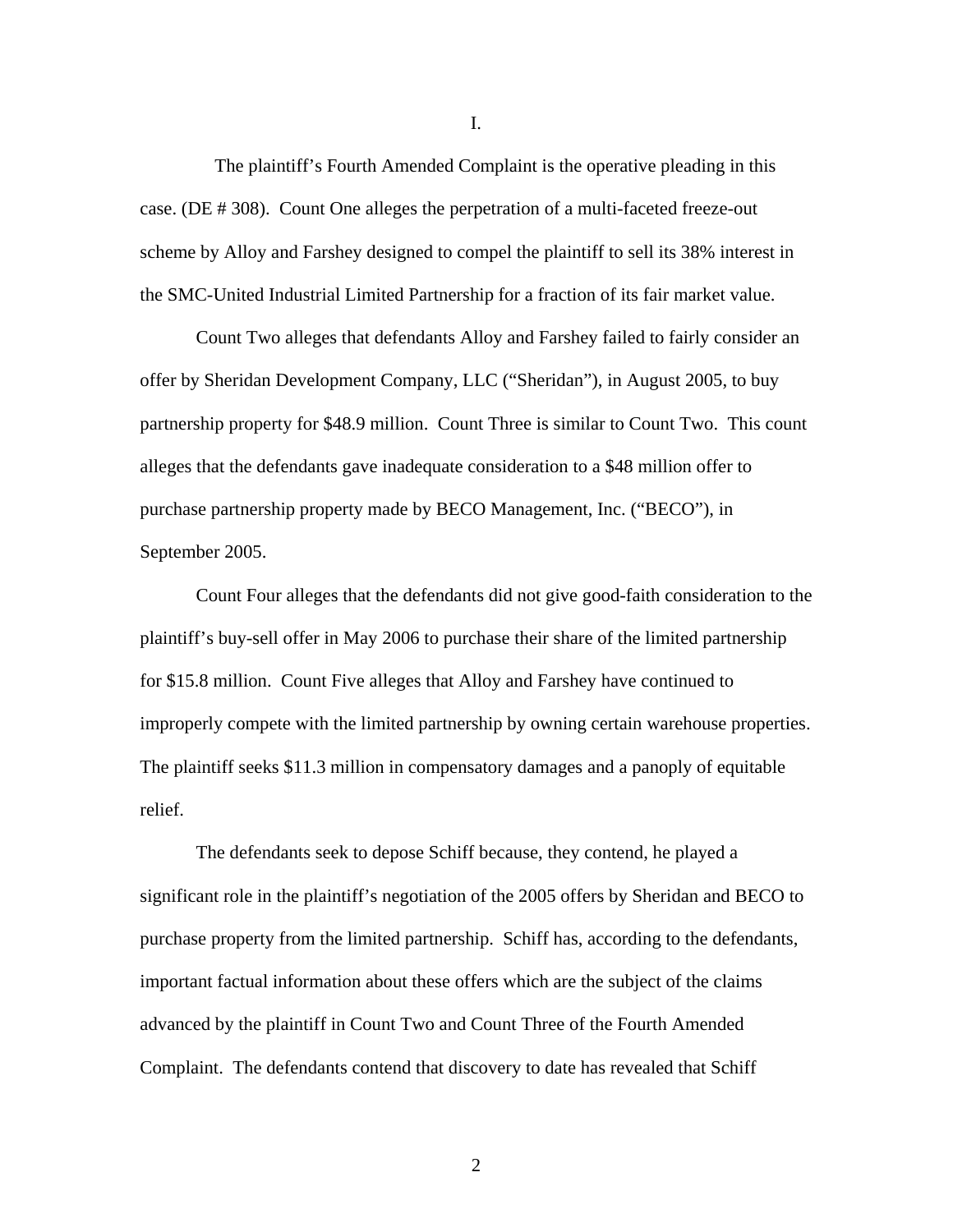personally participated in meetings and other direct communications with representatives of Sheridan and BECO and, in some instances, was the sole representative of the plaintiff in communicating with these third-parties. According to the defendants, they learned of Schiff's role in the negotiations from Joel Fernebok, a principal of Sheridan, and James Lystad, an in-house attorney for BECO. The defendants aver that the plaintiff did not disclose Schiff's role, or any of Schiff's contacts with Sheridan and BECO, in either its initial or supplemental responses to the defendant's interrogatories.

The plaintiff contends that Schiff should not be deposed for a number of reasons. First, the plaintiff notes that Schiff is a partner at one of the two law firms that represent the plaintiff in this litigation and, for many years; Schiff has provided the plaintiff with legal advice regarding its ownership interest in the limited partnership. They argue that any deposition of Schiff necessarily would have a chilling effect on their attorney-client relationship and, moreover, would likely imperil attorney work product during deposition preparation and possibly lead to an inadvertent disclosure during the deposition. *See Hickman v. Taylor*, 329 U.S. 495, 501-14 (1947)(protecting attorney work product from broad discovery).

Second, the plaintiff contends that the defendants failed to carry their burden under *Shelton v. American Motors Corp.*, 805 F.2d 1312 ( $8<sup>th</sup>$  Cir. 1986), to show that: (1) Schiff in fact has relevant, non-privileged information; (2) the information Schiff has cannot be obtained from any other source; and (3) the information sought is crucial to the defendants' case. Finally, the plaintiff contends that the defendants can learn all they need to know about the Sheridan and BECO offers from sources other than one of its lawyers.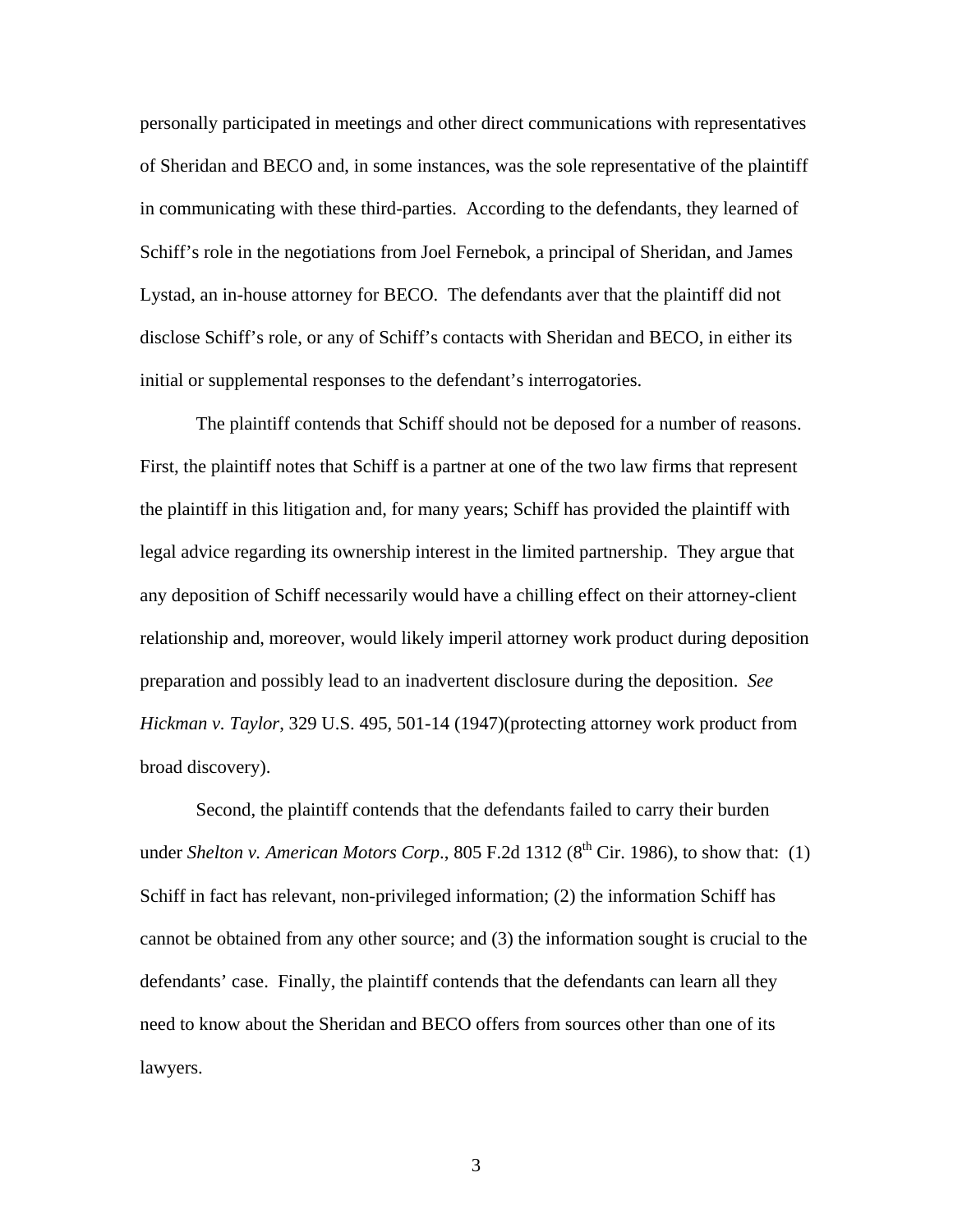Rule 2-402(a) allows a party to obtain discovery of any non-privileged information, "if the matter sought is relevant to the subject matter of the action, whether it relates to the claim or defense of the party seeking discovery or the claim or defense of any other party." The Court of Appeals has repeatedly noted that the scope of discovery in Maryland is quite broad. *See, e.g., Rodriguez v. Clarke*, 400 Md. 39, 57 (2007); *Food Lion, Inc. v. McNeill*, 393 Md. 715, 717-19 (2006). This broad scope applies to

depositions, as well as paper discovery. *Hallman v. Gross*, 190 Md. 563, 574 (1948); *see also Schlagenhauf v. Holder*, 379 U.S. 104, 114-15 (1964).2

 Rule 2-403(a) allows a court, on motion, to restrict the scope of discovery otherwise permitted under Rule 2-402(a). Under Rule 2-403(a), the court may enter a protective order "to protect a party from annoyance, embarrassment, oppression, or undue burden or expense." P. NIEMEYER & L. SCHUETT, MARYLAND RULES COMMENTARY 282 (3d ed. 2003). The Maryland appellate courts look to Federal Rule 26 for guidance in construing Rule 2-403. *Tanis v. Crocker*, 110 Md. App. 559, 574-75 (1996); *Blades v. Woods*, 107 Md. App. 178, 184-85 (1995).

The parties have not cited, and the court has not located, any reported Maryland appellate decision on the subject of deposing a party's lawyers on non-privileged matters. However, the Court of Special Appeals' decision in *Forensic Advisors, Inc. v. Matrixx Initiatives, Inc*., 170 Md. App. 520 (2006), provides important guidance. In that case, a

 $2$  All experienced litigators know that oral examination is a superior method of truth seeking rather than simply relying on an opponent's written answers to interrogatories. *See Mill-Run Tours, Inc. v. Khashoggi*, 124 F.R.D. 547, 549-50 (S.D.N.Y. 1989); *Greenberg v. Safe Lighting Inc*., 24 F.R.D. 410, 411 (S.D.N.Y. 1959). Moreover, even if a putative deponent has submitted a declaration averring lack of knowledge, a party still is entitled to test these assertions by oral examination. *See Nakash v. U.S. Department of Justice*, 128 F.R.D. 32, 35 (S.D.N.Y. 1989).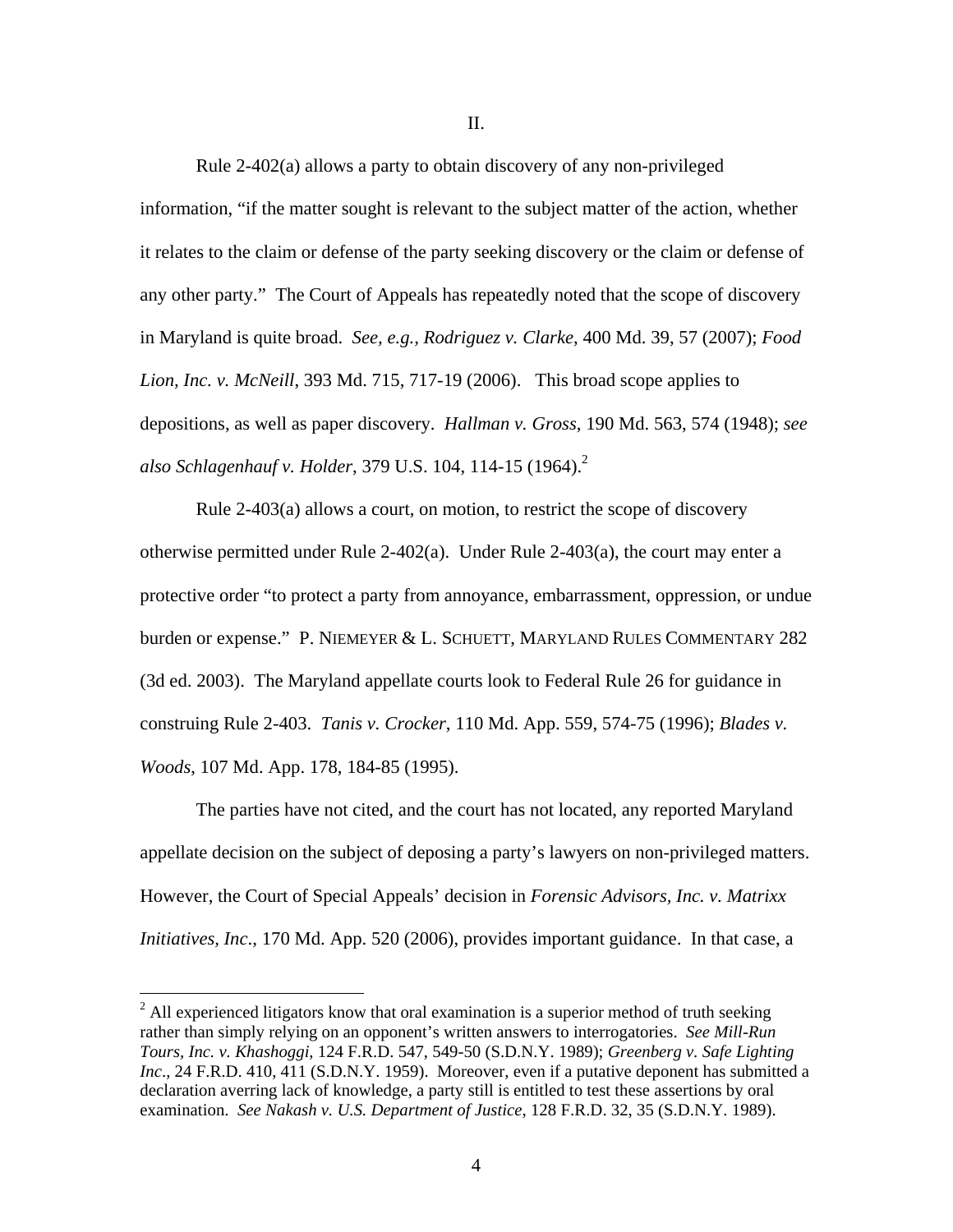party to an Arizona lawsuit issued a deposition subpoena to a Maryland corporation that published a newsletter. The corporation sought to quash the subpoena in its entirety, and to preclude the taking of the deposition, on the ground that the information it possessed was privileged from disclosure under the statutory news media privilege established by § 9-112 of the Courts & Judicial Proceedings Article. The circuit court declined to quash the subpoena or to prohibit the taking of the deposition. The corporation appealed and the circuit court's decision was affirmed.

Speaking for the intermediate appellate court, then Chief Judge Joseph Murphy (now a member of the Court of Appeals) held that the circuit court did not err or abuse its discretion in declining to quash the subpoena because the deponent could assert the news media privilege in response to specific questions posed at the deposition. The person asserting the privilege was reminded to comply with Guideline 6 of the Maryland Discovery Guidelines (requirements for the assertion of a privilege), and the questioner was reminded to conduct the deposition consistent with Rule 2-425(h)(requiring the proponent of a question to complete the examination to the extent practicable before moving to compel when confronted with a deponent's refusal to answer a question). *Forensic Advisors, Inc.*, 170 Md. App. at 535-37.

## III.

 Before reaching the merits of the plaintiff's motion for a protective order it is important to delineate what this case does and does not concern. First, the defendants seek to depose Schiff only as to non-privileged matters, such as information he shared and communications he had with third-parties, Sheridan and BECO. The plaintiff has not contended that Schiff's communications with Sheridan and BECO are privileged. *See*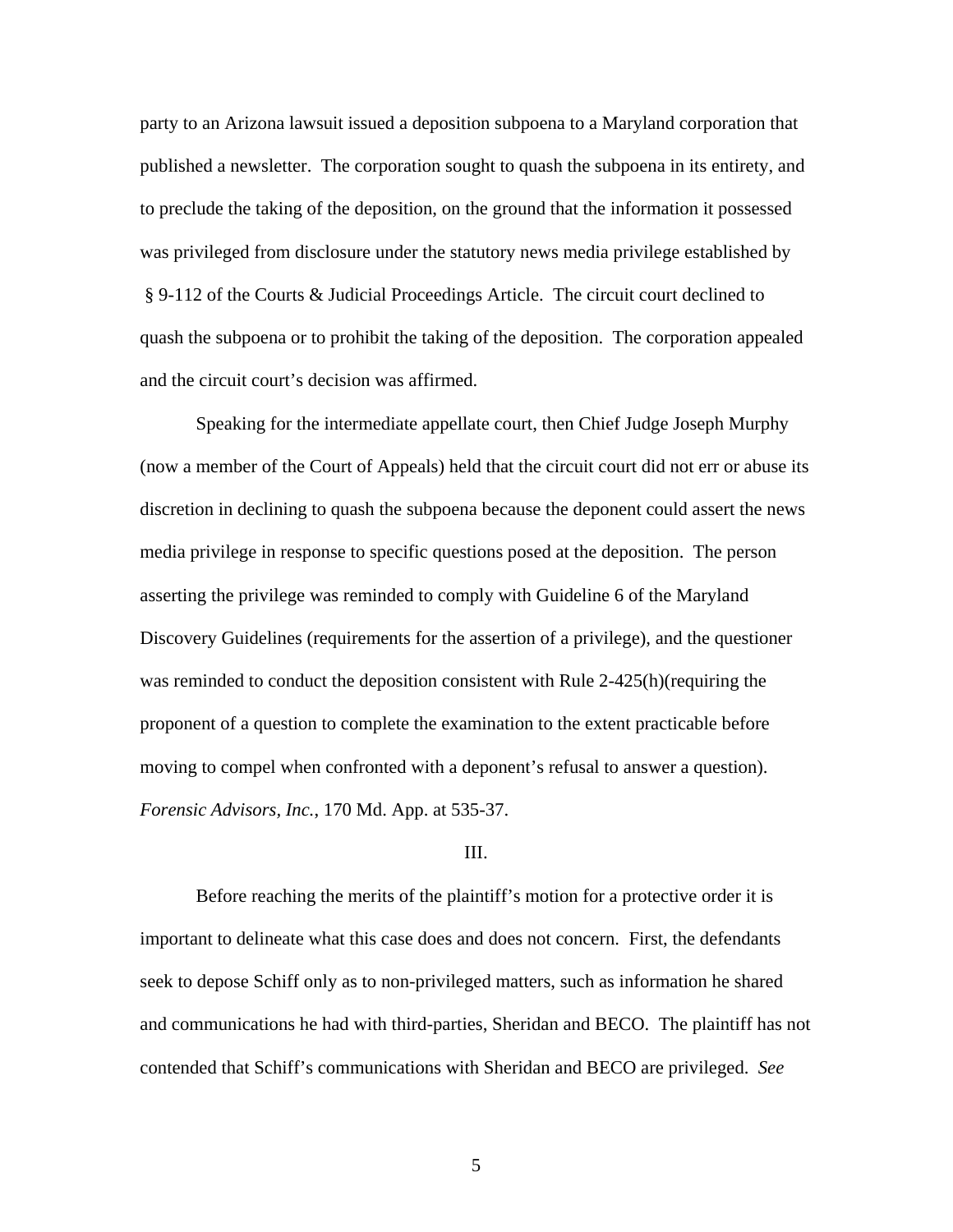*Upjohn v. United States,* 449 U.S. 383, 395-96 (1981); *E.I. du Pont de Nemours & Co*. *v. Forma-Pack Inc.*, 351 Md. 396, 416-17 (1989). At least at this juncture, the defendants disclaim any interest in questioning Schiff about matters that are protected by the attorney-client privilege or the work product doctrine. *See E.I. du Pont de Nemours & Co*. *v. Forma-Pack Inc.*, 351 Md. at 406-412; *see also Parler & Wobber v. Miles & Stockbridge*, 359 Md. 671, 690-93 (2000).

Second, there has not been, to date, any contention by the defendants that a privilege (or the work product doctrine) has been waived as a result of Schiff's communications with Sheridan or BECO. *Compare In re Martin Marietta Corp.*, 856 F.2d 619 (4th Cir. 1988); *In re Grand Jury Proceedings*, 727 F.2d 1352 (4thCir. 1984)(subject matter waiver) *with Elkton Care Ctr. Associates v. Quality Care Mgmt., Inc.,* 145 Md. App. 532, 545 (2002)(limited waiver in the context of alleged inadvertent disclosure); *see also Newman v. State*, 384 Md. 285 (2004)(crime-fraud exception).

As a consequence, the court is now presented only with the following question: should a party's lawyer, who is not trial counsel, be required to give a deposition as to non-privileged matters when the questioning's focus will be the factual basis of claims for relief that have been specifically set forth in a complaint by his client? The decisions of the federal courts on whether a party's lawyer can or should be deposed under these circumstances are far from uniform.

At one end of the spectrum is the decision of the United States Court of Appeals for the Eighth Circuit in *Shelton v. American Motors Corp*., 805 F.2d 1323 (8th Cir. 1986), which imposes a fairly rigid set of hurdles the proponent must overcome before being allowed to depose a party's lawyer. *Id.* at 1328-29. Although *Shelton's* categorical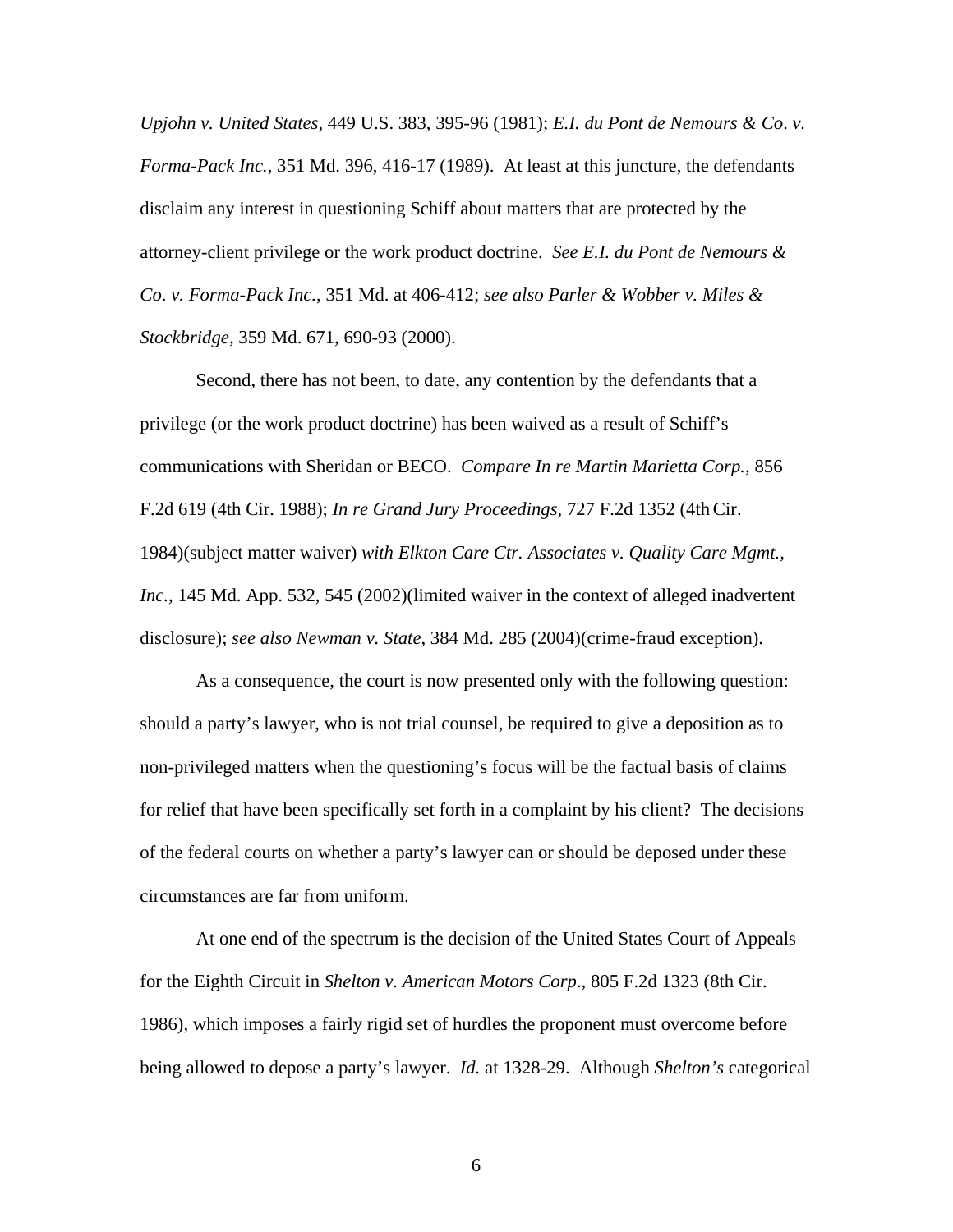approach was limited somewhat by the later decision in *Pamida, Inc., v. E.S. Originals, Inc*., 218 F.3d 726, 730-31 (8th Cir. 2002), the reasoning of *Shelton* has been cited approvingly by at least two other federal circuits. *See Boughton v. Cotter Corp*., 65 F.3d 823, 830-31 (10th Cir. 1995); *Nguyen v. Excel Corp*., 197 F.3d 200, 2008-09 (5th Cir. 1999). The reasoning of *Shelton* has been used by a host of district courts to preclude any deposition of a party's lawyer, even as to non-privileged matters. *See, e.g., SEC v. SBM Investment Certificates, Inc.,* 2007 U.S. Dist. LEXIS 12685 (D. Md. 2007); *Dunkin' Donuts, Inc., v. Mandorico, Inc*., 181 F.R.D. 208, 210 (D.P.R. 1998); *Doubleday v. Ruh*, 149 F.R.D. 601, 613 (E.D. Cal. 1993); *N.F.A. Corp. v. Riverview Narrow Fabrics, Inc*., 117 F.R.D. 83, 85-86 (M.D.N.C. 1987). *But see Younger Mfg. Co. v. Kaenon, Inc.,* 247 F.R.D. 586, 588-89 (C.D. Cal. 2007); *Nakash v. U.S. Department of Justice*, 128 F.R.D. 32, 34 (S.D.N.Y. 1989).

At the other end of the spectrum is the more nuanced approach taken by the United States Court of Appeals for the Second Circuit, which looks to the factors outlined in Federal Rule 26 and relies on the trial court's exercise of informed discretion. *See In re Friedman*, 350 F.3d 65, 72 (2d Cir. 2003); *see also Calvin Klein Trademark Trust v. Wachner*, 124 F. Supp.2d 207, 210-11 (S.D.N.Y. 2000).

 With deference and respect, and in the absence of binding appellate precedent, this circuit court declines to follow *Shelton* and its progeny. The court adopts, instead, the reasoning of *In re Friedman* and *Calvin Klein* because the analysis employed by those decisions is more consonant with the liberal discovery philosophy of Rule 2-402(a). *See generally Younger Mfg. Co.,* 247 F.R.D. at 588-89*.*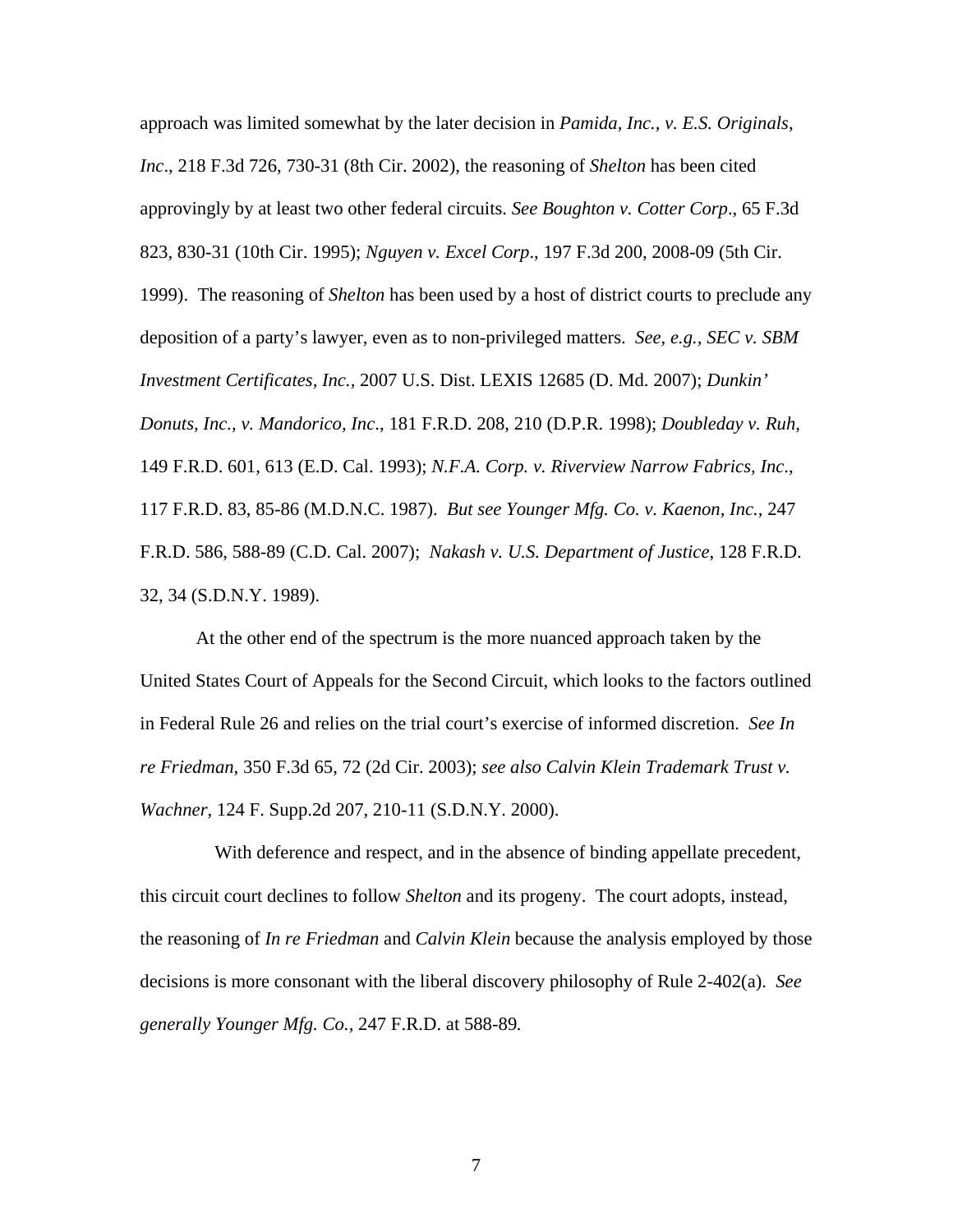Having carefully reviewed the parties' submissions, the court concludes that Schiff's non-privileged communications (oral and written) with Sheridan and BECO properly may be inquired into at oral deposition. Schiff is in a far better position than anyone else to testify as to exactly what he (and others who were present) told Sheridan and BECO (or gave to them) about a possible purchase of partnership property. To hold otherwise, would be tantamount to immunizing lawyers from ever being deposed as fact witnesses as to non-privileged matters involving their clients; even when those clients make claims in a lawsuit regarding those very non-privileged matters. *See Boston Edison Co. v. United States*, 75 Fed. Cl. 557, 563 (2007)(a party's attorney who is a fact witness may be deposed as to non-privileged matters); *see also Kaiser v. Mutual Life Ins. Co. of New York*, 161 F.R.D. 378, 382 (S.D. Ind. 1994)("Even cases in the *Shelton* line recognize that, if an attorney is a witness of or actor in prelitigation conduct, he may be deposed the same as any other witness.")

While it is true that the defendants have not explored every possible alternative source of this information, the court finds that the defendants have made reasonable efforts to explore a number of these alternative sources (including written discovery propounded to the plaintiff, depositions of parties and non-parties, and interviews with non-party witnesses). Despite these efforts, the defendants have been unable to obtain anything nearly as particularized as what Schiff could reasonably be expected to offer on the subjects of the Sheridan and BECO proposals at oral deposition. Importantly, the plaintiff did not disclose in its interrogatory answers anything of substance about its (or Schiff's) communications with Sheridan or BECO regarding the claims asserted in Count Two and Count Three of the Fourth Amended Complaint. *See* Rule 2-421(b)(an